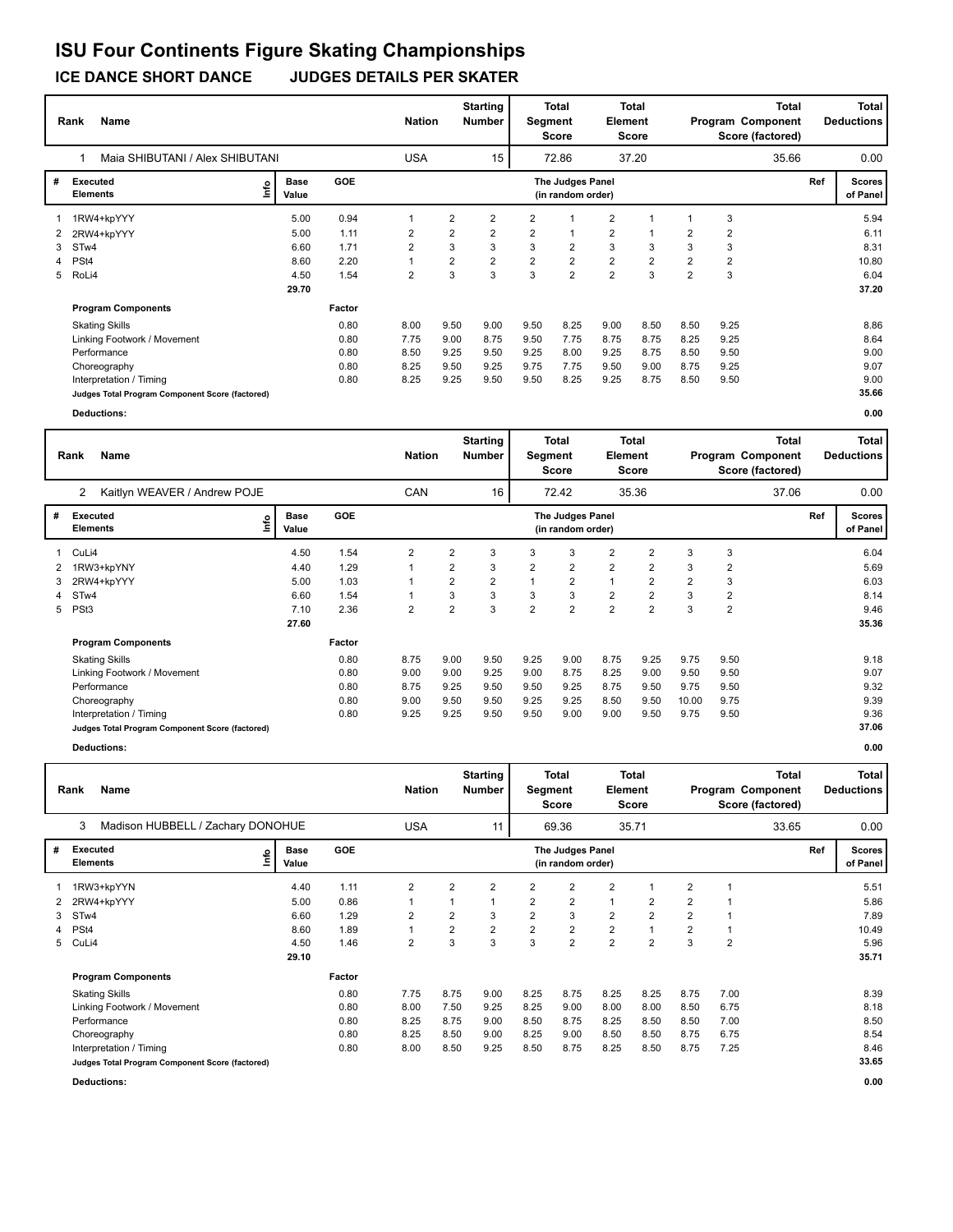|   | <b>Name</b><br>Rank                             |     |                      |            | <b>Nation</b>  |                | <b>Starting</b><br><b>Number</b> | Segment        | <b>Total</b><br>Score                        | Element        | <b>Total</b><br><b>Score</b> |                |                | <b>Total</b><br>Program Component<br>Score (factored) |     | <b>Total</b><br><b>Deductions</b> |
|---|-------------------------------------------------|-----|----------------------|------------|----------------|----------------|----------------------------------|----------------|----------------------------------------------|----------------|------------------------------|----------------|----------------|-------------------------------------------------------|-----|-----------------------------------|
|   | Madison CHOCK / Evan BATES<br>4                 |     |                      |            | <b>USA</b>     |                | 13                               |                | 67.05                                        |                | 31.57                        |                |                | 35.48                                                 |     | 0.00                              |
| # | <b>Executed</b><br><b>Elements</b>              | lmo | <b>Base</b><br>Value | <b>GOE</b> |                |                |                                  |                | <b>The Judges Panel</b><br>(in random order) |                |                              |                |                |                                                       | Ref | <b>Scores</b><br>of Panel         |
|   | PSt <sub>3</sub>                                |     | 7.10                 | 2.20       | 2              | 2              | $\overline{2}$                   | 3              | $\overline{2}$                               | 2              | $\overline{2}$               | $\overline{2}$ |                |                                                       |     | 9.30                              |
| 2 | STw <sub>2</sub>                                |     | 4.60                 | 1.11       | $\overline{2}$ | $\overline{2}$ | $\overline{2}$                   |                | $\overline{2}$                               | $\overline{1}$ | $\overline{2}$               | $\overline{2}$ | $\overline{2}$ |                                                       |     | 5.71                              |
| 3 | 1RW3+kpYYN                                      |     | 4.40                 | 0.86       |                |                |                                  | $\overline{2}$ | 3                                            | $\overline{2}$ | $\overline{1}$               | $\overline{2}$ |                |                                                       |     | 5.26                              |
| 4 | 2RW3+kpNYY                                      |     | 4.40                 | 1.03       | 2              |                | $\overline{2}$                   | 3              | $\overline{2}$                               | $\overline{2}$ | 1                            |                | 2              |                                                       |     | 5.43                              |
|   | 5 CuLi4                                         |     | 4.50                 | 1.37       | 2              | $\overline{2}$ |                                  | 3              | 3                                            | $\overline{2}$ | $\overline{2}$               | 3              | $\overline{2}$ |                                                       |     | 5.87                              |
|   |                                                 |     | 25.00                |            |                |                |                                  |                |                                              |                |                              |                |                |                                                       |     | 31.57                             |
|   | <b>Program Components</b>                       |     |                      | Factor     |                |                |                                  |                |                                              |                |                              |                |                |                                                       |     |                                   |
|   | <b>Skating Skills</b>                           |     |                      | 0.80       | 9.00           | 8.50           | 9.00                             | 9.25           | 9.25                                         | 9.00           | 9.00                         | 8.50           | 8.25           |                                                       |     | 8.89                              |
|   | Linking Footwork / Movement                     |     |                      | 0.80       | 9.00           | 8.00           | 9.00                             | 9.00           | 9.50                                         | 8.75           | 8.75                         | 7.75           | 8.50           |                                                       |     | 8.71                              |
|   | Performance                                     |     |                      | 0.80       | 9.00           | 8.25           | 9.25                             | 9.25           | 9.25                                         | 8.50           | 9.25                         | 8.50           | 8.25           |                                                       |     | 8.86                              |
|   | Choreography                                    |     |                      | 0.80       | 9.25           | 8.00           | 9.00                             | 9.50           | 9.25                                         | 8.75           | 9.00                         | 8.50           | 8.50           |                                                       |     | 8.89                              |
|   | Interpretation / Timing                         |     |                      | 0.80       | 9.25           | 8.50           | 9.25                             | 9.50           | 9.50                                         | 8.50           | 9.25                         | 8.00           | 8.75           |                                                       |     | 9.00                              |
|   | Judges Total Program Component Score (factored) |     |                      |            |                |                |                                  |                |                                              |                |                              |                |                |                                                       |     | 35.48                             |
|   |                                                 |     |                      |            |                |                |                                  |                |                                              |                |                              |                |                |                                                       |     |                                   |

**Deductions: 0.00**

L

|   | Name<br>Rank                                    |      |                      |            | <b>Nation</b>  |                | <b>Starting</b><br><b>Number</b> | Segment        | <b>Total</b><br><b>Score</b>          | Element        | <b>Total</b><br><b>Score</b> |                |                | <b>Total</b><br>Program Component<br>Score (factored) |     | <b>Total</b><br><b>Deductions</b> |
|---|-------------------------------------------------|------|----------------------|------------|----------------|----------------|----------------------------------|----------------|---------------------------------------|----------------|------------------------------|----------------|----------------|-------------------------------------------------------|-----|-----------------------------------|
|   | 5<br>Piper GILLES / Paul POIRIER                |      |                      |            | CAN            |                | 14                               |                | 63.92                                 |                | 31.73                        |                |                | 32.19                                                 |     | 0.00                              |
| # | <b>Executed</b><br><b>Elements</b>              | ١nf٥ | <b>Base</b><br>Value | <b>GOE</b> |                |                |                                  |                | The Judges Panel<br>(in random order) |                |                              |                |                |                                                       | Ref | <b>Scores</b><br>of Panel         |
|   | 1 STw4                                          |      | 6.60                 | 1.37       | 3              | $\overline{2}$ | 2                                | 3              | $\overline{2}$                        |                | 3                            | $\overline{2}$ | $\overline{2}$ |                                                       |     | 7.97                              |
| 2 | 1RW1+kpNNN                                      |      | 3.20                 | 0.77       | $\overline{2}$ |                | 3                                | $\overline{2}$ | $\mathbf{1}$                          | $\mathbf{1}$   |                              |                |                |                                                       |     | 3.97                              |
| 3 | 2RW3+kpYYN                                      |      | 4.40                 | 0.77       | $\overline{2}$ | $\overline{2}$ |                                  |                | $\overline{2}$                        | $\mathbf{1}$   |                              |                |                |                                                       |     | 5.17                              |
|   | 4 RoLi4                                         |      | 4.50                 | 1.29       | $\overline{2}$ | $\overline{2}$ | $\overline{2}$                   | 3              | $\overline{2}$                        | $\overline{2}$ | 3                            | $\overline{2}$ | $\overline{2}$ |                                                       |     | 5.79                              |
| 5 | PSt <sub>3</sub>                                |      | 7.10                 | 1.73       | $\overline{2}$ | $\overline{2}$ |                                  | $\overline{2}$ | $\overline{1}$                        | $\overline{A}$ | $\overline{2}$               | $\overline{2}$ |                |                                                       |     | 8.83                              |
|   |                                                 |      | 25.80                |            |                |                |                                  |                |                                       |                |                              |                |                |                                                       |     | 31.73                             |
|   | <b>Program Components</b>                       |      |                      | Factor     |                |                |                                  |                |                                       |                |                              |                |                |                                                       |     |                                   |
|   | <b>Skating Skills</b>                           |      |                      | 0.80       | 8.75           | 7.75           | 8.50                             | 8.50           | 8.50                                  | 7.50           | 8.00                         | 8.00           | 7.75           |                                                       |     | 8.14                              |
|   | Linking Footwork / Movement                     |      |                      | 0.80       | 8.50           | 8.00           | 7.75                             | 8.25           | 8.25                                  | 7.25           | 7.75                         | 8.25           | 7.25           |                                                       |     | 7.93                              |
|   | Performance                                     |      |                      | 0.80       | 8.75           | 7.75           | 7.50                             | 8.50           | 8.25                                  | 7.50           | 8.25                         | 8.00           | 7.50           |                                                       |     | 7.96                              |
|   | Choreography                                    |      |                      | 0.80       | 8.75           | 8.00           | 7.50                             | 9.00           | 8.75                                  | 7.25           | 8.00                         | 8.75           | 7.75           |                                                       |     | 8.21                              |
|   | Interpretation / Timing                         |      |                      | 0.80       | 9.00           | 7.75           | 7.50                             | 8.50           | 8.00                                  | 7.00           | 8.00                         | 8.50           | 7.75           |                                                       |     | 8.00                              |
|   | Judges Total Program Component Score (factored) |      |                      |            |                |                |                                  |                |                                       |                |                              |                |                |                                                       |     | 32.19                             |

**Deductions: 0.00**

|   | Name<br>Rank                                       |                                     |        | <b>Nation</b>  |                | <b>Starting</b><br><b>Number</b> | Segment        | Total<br><b>Score</b>                 | Element        | Total<br><b>Score</b> |                |                | Total<br>Program Component<br>Score (factored) |     | <b>Total</b><br><b>Deductions</b> |
|---|----------------------------------------------------|-------------------------------------|--------|----------------|----------------|----------------------------------|----------------|---------------------------------------|----------------|-----------------------|----------------|----------------|------------------------------------------------|-----|-----------------------------------|
|   | 6<br>Elisabeth PARADIS / Francois-Xavier OUELLETTE |                                     |        | CAN            |                | 8                                |                | 60.15                                 |                | 31.95                 |                |                | 28.20                                          |     | 0.00                              |
| # | Executed<br>Elements                               | <b>Base</b><br><u>info</u><br>Value | GOE    |                |                |                                  |                | The Judges Panel<br>(in random order) |                |                       |                |                |                                                | Ref | <b>Scores</b><br>of Panel         |
|   | 1 STw4                                             | 6.60                                | 1.03   | 1              | $\overline{2}$ | 0                                | 2              | 2                                     | $\overline{2}$ | 2                     | 2              | 1              |                                                |     | 7.63                              |
| 2 | 1RW3+kpTYY                                         | 4.40                                | 0.60   |                | 1              |                                  |                | 1                                     | 1              |                       | $\overline{2}$ |                |                                                |     | 5.00                              |
| 3 | 2RW4+kpYYY                                         | 5.00                                | 0.51   | 1              | 0              |                                  |                | 1                                     |                |                       | $\overline{2}$ | 0              |                                                |     | 5.51                              |
| 4 | RoLi4                                              | 4.50                                | 1.11   | $\overline{2}$ | 1              |                                  | $\overline{2}$ | $\overline{2}$                        | $\overline{2}$ | 3                     | $\overline{2}$ | $\overline{2}$ |                                                |     | 5.61                              |
| 5 | PSt <sub>3</sub>                                   | 7.10                                | 1.10   | 1              | 1              |                                  |                | $\mathbf{1}$                          | 1              | $\overline{2}$        | 1              | 1              |                                                |     | 8.20                              |
|   |                                                    | 27.60                               |        |                |                |                                  |                |                                       |                |                       |                |                |                                                |     | 31.95                             |
|   | <b>Program Components</b>                          |                                     | Factor |                |                |                                  |                |                                       |                |                       |                |                |                                                |     |                                   |
|   | <b>Skating Skills</b>                              |                                     | 0.80   | 7.00           | 6.75           | 6.50                             | 7.25           | 7.00                                  | 7.25           | 7.25                  | 7.00           | 7.25           |                                                |     | 7.07                              |
|   | Linking Footwork / Movement                        |                                     | 0.80   | 6.75           | 6.50           | 6.25                             | 7.00           | 6.75                                  | 7.00           | 6.75                  | 6.75           | 7.75           |                                                |     | 6.79                              |
|   | Performance                                        |                                     | 0.80   | 7.00           | 6.75           | 6.25                             | 7.50           | 7.00                                  | 7.50           | 7.25                  | 7.25           | 7.50           |                                                |     | 7.18                              |
|   | Choreography                                       |                                     | 0.80   | 7.25           | 7.00           | 6.50                             | 7.00           | 7.00                                  | 7.50           | 7.25                  | 7.00           | 8.00           |                                                |     | 7.14                              |
|   | Interpretation / Timing                            |                                     | 0.80   | 7.00           | 6.50           | 6.25                             | 7.25           | 7.25                                  | 7.00           | 7.25                  | 7.25           | 8.00           |                                                |     | 7.07                              |
|   | Judges Total Program Component Score (factored)    |                                     |        |                |                |                                  |                |                                       |                |                       |                |                |                                                |     | 28.20                             |
|   | <b>Deductions:</b>                                 |                                     |        |                |                |                                  |                |                                       |                |                       |                |                |                                                |     | 0.00                              |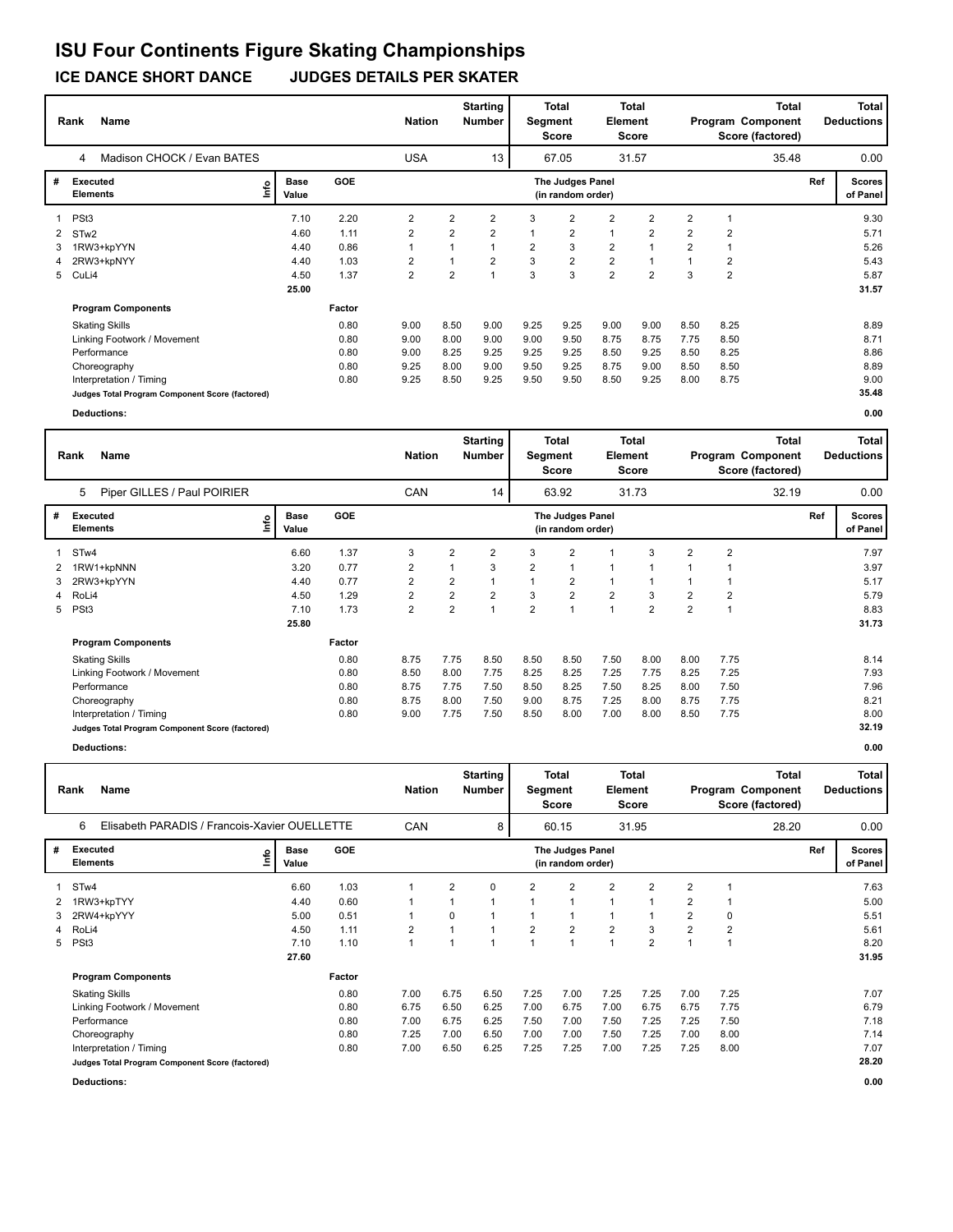|   | Name<br>Rank                                    |                      |            | <b>Nation</b>  |                | <b>Starting</b><br><b>Number</b> | Segment        | <b>Total</b><br><b>Score</b>          | Element        | <b>Total</b><br><b>Score</b> |      | Total<br>Program Component<br>Score (factored) |     | <b>Total</b><br><b>Deductions</b> |
|---|-------------------------------------------------|----------------------|------------|----------------|----------------|----------------------------------|----------------|---------------------------------------|----------------|------------------------------|------|------------------------------------------------|-----|-----------------------------------|
|   | Kana MURAMOTO / Chris REED<br>7                 |                      |            | <b>JPN</b>     |                | $\overline{7}$                   |                | 57.13                                 |                | 31.09                        |      | 26.04                                          |     | 0.00                              |
| # | <b>Executed</b><br>lmo<br><b>Elements</b>       | <b>Base</b><br>Value | <b>GOE</b> |                |                |                                  |                | The Judges Panel<br>(in random order) |                |                              |      |                                                | Ref | <b>Scores</b><br>of Panel         |
|   | 1RW4+kpYYY                                      | 5.00                 | 0.43       |                | 0              | $\Omega$                         | 0              | 1                                     |                |                              |      |                                                |     | 5.43                              |
| 2 | 2RW3+kpNYY                                      | 4.40                 | 0.34       |                |                |                                  | 0              | $\mathbf{1}$                          | 1              | $\Omega$                     | 0    | 0                                              |     | 4.74                              |
| 3 | STw4                                            | 6.60                 | 0.51       | 0              |                |                                  | $-1$           | 1                                     |                |                              |      |                                                |     | 7.11                              |
| 4 | PSt <sub>3</sub>                                | 7.10                 | 1.10       |                |                |                                  |                | 1                                     |                |                              | 0    |                                                |     | 8.20                              |
| 5 | RoLi4                                           | 4.50                 | 1.11       | $\overline{2}$ | $\overline{2}$ | 2                                | $\overline{2}$ | $\overline{2}$                        | $\overline{ }$ | $\overline{2}$               |      | $\overline{2}$                                 |     | 5.61                              |
|   |                                                 | 27.60                |            |                |                |                                  |                |                                       |                |                              |      |                                                |     | 31.09                             |
|   | <b>Program Components</b>                       |                      | Factor     |                |                |                                  |                |                                       |                |                              |      |                                                |     |                                   |
|   | <b>Skating Skills</b>                           |                      | 0.80       | 6.00           | 6.50           | 6.00                             | 6.75           | 7.00                                  | 6.75           | 6.75                         | 6.50 | 6.75                                           |     | 6.57                              |
|   | Linking Footwork / Movement                     |                      | 0.80       | 6.00           | 6.75           | 5.75                             | 6.50           | 7.00                                  | 6.50           | 6.25                         | 6.00 | 6.25                                           |     | 6.32                              |
|   | Performance                                     |                      | 0.80       | 5.25           | 6.75           | 6.25                             | 6.50           | 7.25                                  | 6.50           | 6.75                         | 6.50 | 6.75                                           |     | 6.57                              |
|   | Choreography                                    |                      | 0.80       | 5.75           | 6.50           | 5.75                             | 6.75           | 7.25                                  | 6.75           | 6.50                         | 6.25 | 7.00                                           |     | 6.50                              |
|   | Interpretation / Timing                         |                      | 0.80       | 5.75           | 6.75           | 6.00                             | 6.75           | 7.25                                  | 6.50           | 6.50                         | 6.75 | 6.75                                           |     | 6.57                              |
|   | Judges Total Program Component Score (factored) |                      |            |                |                |                                  |                |                                       |                |                              |      |                                                |     | 26.04                             |

**Deductions: 0.00**

|   | Name<br>Rank                                    |                      |            | <b>Nation</b> |             | <b>Starting</b><br><b>Number</b> | Segment        | <b>Total</b><br><b>Score</b>          | Element        | <b>Total</b><br><b>Score</b> |                |      | <b>Total</b><br>Program Component<br>Score (factored) |     | <b>Total</b><br><b>Deductions</b> |
|---|-------------------------------------------------|----------------------|------------|---------------|-------------|----------------------------------|----------------|---------------------------------------|----------------|------------------------------|----------------|------|-------------------------------------------------------|-----|-----------------------------------|
|   | 8<br>Shiyue WANG / Xinyu LIU                    |                      |            | <b>CHN</b>    |             | 12                               |                | 56.49                                 |                | 30.43                        |                |      | 26.06                                                 |     | 0.00                              |
| # | Executed<br>Info<br><b>Elements</b>             | <b>Base</b><br>Value | <b>GOE</b> |               |             |                                  |                | The Judges Panel<br>(in random order) |                |                              |                |      |                                                       | Ref | Scores  <br>of Panel              |
|   | 1RW2+kpYNN                                      | 3.80                 | 0.60       |               |             |                                  | 0              | $\overline{2}$                        |                | 0                            | $\overline{2}$ |      |                                                       |     | 4.40                              |
|   | 2 2RW4+kpYYY                                    | 5.00                 | 0.51       |               | $\mathbf 0$ |                                  | 1              | $\mathbf{1}$                          | $\mathbf{1}$   | 0                            |                |      |                                                       |     | 5.51                              |
| 3 | PSt <sub>3</sub>                                | 7.10                 | 0.94       |               | $\Omega$    |                                  | 1              | $\overline{2}$                        | $\mathbf{1}$   | 0                            |                |      |                                                       |     | 8.04                              |
|   | 4 STw4                                          | 6.60                 | 0.69       |               |             |                                  | 1              | $\overline{2}$                        | $\mathbf{1}$   |                              | $\overline{2}$ |      |                                                       |     | 7.29                              |
|   | 5 CuLi4                                         | 4.50                 | 0.69       |               | 0           |                                  | $\overline{1}$ | $\mathbf{1}$                          | $\overline{2}$ | $\overline{2}$               |                |      |                                                       |     | 5.19                              |
|   |                                                 | 27.00                |            |               |             |                                  |                |                                       |                |                              |                |      |                                                       |     | 30.43                             |
|   | <b>Program Components</b>                       |                      | Factor     |               |             |                                  |                |                                       |                |                              |                |      |                                                       |     |                                   |
|   | <b>Skating Skills</b>                           |                      | 0.80       | 6.50          | 6.50        | 7.00                             | 5.50           | 6.75                                  | 6.50           | 6.50                         | 7.00           | 6.50 |                                                       |     | 6.61                              |
|   | Linking Footwork / Movement                     |                      | 0.80       | 6.00          | 6.75        | 6.75                             | 5.75           | 6.75                                  | 6.00           | 6.25                         | 6.75           | 6.25 |                                                       |     | 6.39                              |
|   | Performance                                     |                      | 0.80       | 6.50          | 6.50        | 7.00                             | 5.50           | 7.00                                  | 6.25           | 6.50                         | 6.75           | 6.25 |                                                       |     | 6.54                              |
|   | Choreography                                    |                      | 0.80       | 6.25          | 6.75        | 7.00                             | 6.00           | 7.00                                  | 6.50           | 6.50                         | 6.75           | 6.50 |                                                       |     | 6.61                              |
|   | Interpretation / Timing                         |                      | 0.80       | 6.25          | 7.00        | 6.75                             | 5.75           | 7.00                                  | 6.00           | 6.25                         | 6.50           | 6.25 |                                                       |     | 6.43                              |
|   | Judges Total Program Component Score (factored) |                      |            |               |             |                                  |                |                                       |                |                              |                |      |                                                       |     | 26.06                             |

**Deductions: 0.00**

|   | Name<br>Rank                                    |                      |        | <b>Nation</b> |                | <b>Starting</b><br>Number | <b>Segment</b> | Total<br><b>Score</b>                 | Element        | <b>Total</b><br><b>Score</b> |                |             | <b>Total</b><br>Program Component<br>Score (factored) |     | <b>Total</b><br><b>Deductions</b> |
|---|-------------------------------------------------|----------------------|--------|---------------|----------------|---------------------------|----------------|---------------------------------------|----------------|------------------------------|----------------|-------------|-------------------------------------------------------|-----|-----------------------------------|
|   | Yura MIN / Alexander GAMELIN<br>9               |                      |        | <b>KOR</b>    |                | 6                         |                | 55.23                                 |                | 31.03                        |                |             | 24.20                                                 |     | 0.00                              |
| # | Executed<br><u>info</u><br><b>Elements</b>      | <b>Base</b><br>Value | GOE    |               |                |                           |                | The Judges Panel<br>(in random order) |                |                              |                |             |                                                       | Ref | <b>Scores</b><br>of Panel         |
| 1 | STw4                                            | 6.60                 | 0.60   | 1             | 1              |                           |                | 1                                     | 0              |                              | 2              | $\mathbf 1$ |                                                       |     | 7.20                              |
| 2 | 1RW4+kpYYY                                      | 5.00                 | 0.34   | 1             | 0              |                           | 0              | 0                                     | 1              |                              | 1              | 0           |                                                       |     | 5.34                              |
| 3 | 2RW4+kpYYY                                      | 5.00                 | 0.09   | 0             | 0              | 0                         | 0              | 0                                     | 0              |                              |                | $-1$        |                                                       |     | 5.09                              |
| 4 | PSt3                                            | 7.10                 | 0.94   |               | 1              |                           | 0              | $\mathbf{1}$                          | 1              | $\mathbf{1}$                 |                | 0           |                                                       |     | 8.04                              |
|   | 5 RoLi4                                         | 4.50                 | 0.86   | 1             | $\overline{2}$ |                           |                | $\overline{1}$                        | $\overline{2}$ | $\overline{2}$               | $\overline{2}$ | 1           |                                                       |     | 5.36                              |
|   |                                                 | 28.20                |        |               |                |                           |                |                                       |                |                              |                |             |                                                       |     | 31.03                             |
|   | <b>Program Components</b>                       |                      | Factor |               |                |                           |                |                                       |                |                              |                |             |                                                       |     |                                   |
|   | <b>Skating Skills</b>                           |                      | 0.80   | 6.00          | 5.75           | 6.25                      | 6.00           | 6.00                                  | 5.50           | 6.50                         | 6.75           | 5.50        |                                                       |     | 6.00                              |
|   | Linking Footwork / Movement                     |                      | 0.80   | 5.50          | 5.50           | 6.50                      | 5.75           | 5.50                                  | 5.00           | 6.00                         | 6.50           | 5.75        |                                                       |     | 5.79                              |
|   | Performance                                     |                      | 0.80   | 6.25          | 6.25           | 6.50                      | 6.25           | 6.25                                  | 5.50           | 6.50                         | 6.25           | 5.50        |                                                       |     | 6.18                              |
|   | Choreography                                    |                      | 0.80   | 6.00          | 6.00           | 6.75                      | 6.50           | 6.00                                  | 5.75           | 6.50                         | 7.00           | 6.00        |                                                       |     | 6.25                              |
|   | Interpretation / Timing                         |                      | 0.80   | 5.75          | 6.00           | 6.50                      | 6.25           | 6.25                                  | 5.50           | 6.00                         | 6.50           | 5.00        |                                                       |     | 6.04                              |
|   | Judges Total Program Component Score (factored) |                      |        |               |                |                           |                |                                       |                |                              |                |             |                                                       |     | 24.20                             |
|   | <b>Deductions:</b>                              |                      |        |               |                |                           |                |                                       |                |                              |                |             |                                                       |     | 0.00                              |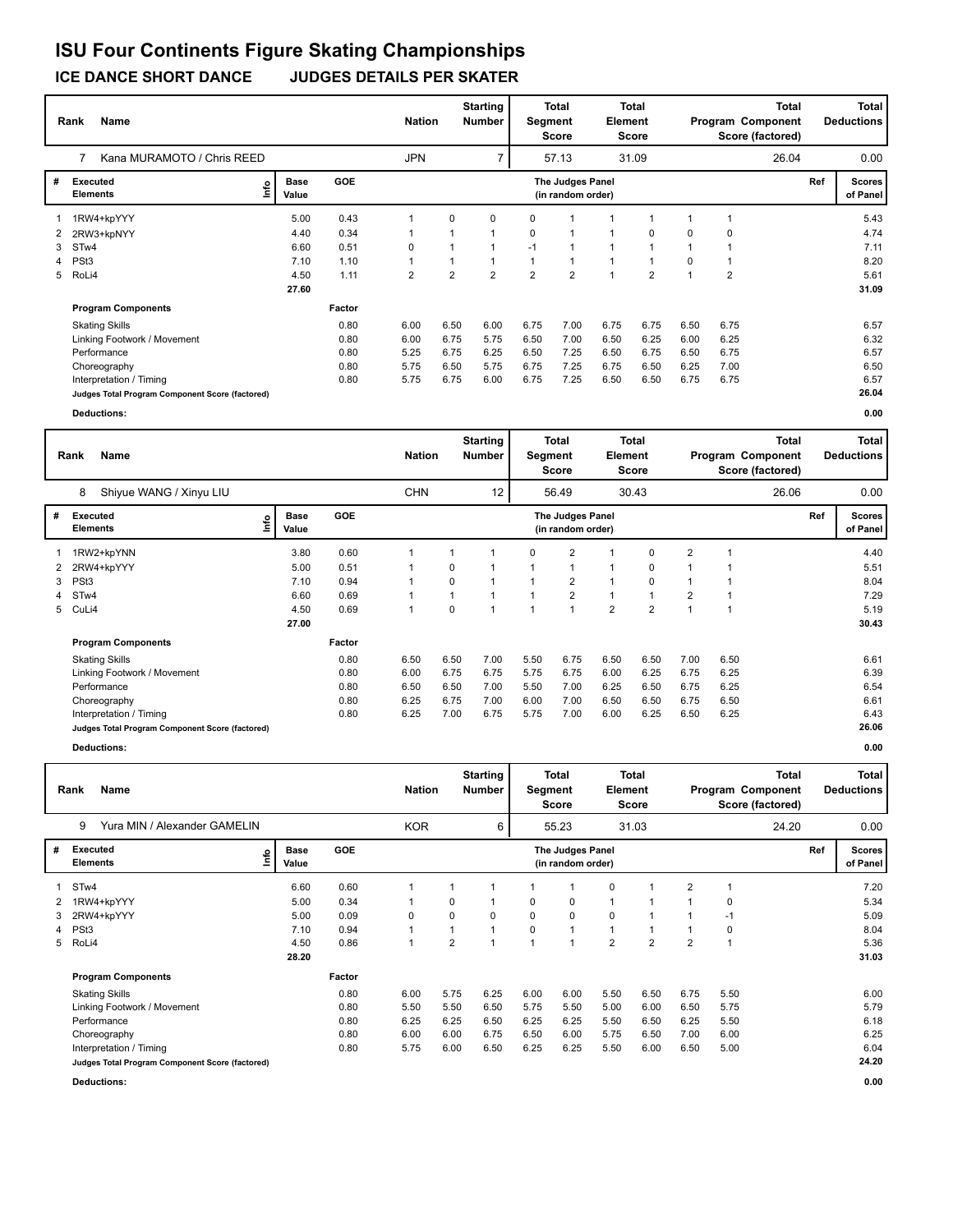|   | <b>Name</b><br>Rank                             |                      |            | <b>Nation</b> |                | <b>Starting</b><br><b>Number</b> | Segment | <b>Total</b><br><b>Score</b>          | <b>Element</b> | <b>Total</b><br><b>Score</b> |          |                | Total<br>Program Component<br>Score (factored) |     | <b>Total</b><br><b>Deductions</b> |
|---|-------------------------------------------------|----------------------|------------|---------------|----------------|----------------------------------|---------|---------------------------------------|----------------|------------------------------|----------|----------------|------------------------------------------------|-----|-----------------------------------|
|   | 10<br>Anastasia KHROMOVA / Daryn ZHUNUSSOV      |                      |            | <b>KAZ</b>    |                | 3                                |         | 48.19                                 |                | 26.82                        |          |                | 21.37                                          |     | 0.00                              |
| # | Executed<br>lmo<br><b>Elements</b>              | <b>Base</b><br>Value | <b>GOE</b> |               |                |                                  |         | The Judges Panel<br>(in random order) |                |                              |          |                |                                                | Ref | <b>Scores</b><br>of Panel         |
| 1 | SILi4                                           | 4.50                 | 0.86       | 1             | $\overline{2}$ | 1                                | 0       | $\overline{2}$                        | 2              | 1                            | 1        | $\overline{2}$ |                                                |     | 5.36                              |
|   | 2 STw2                                          | 4.60                 | 0.17       | 0             | 0              | 0                                | 0       | 0                                     | $\mathbf{1}$   | -1                           | 0        | 1              |                                                |     | 4.77                              |
| 3 | 1RW3+kpYNY                                      | 4.40                 | 0.09       | 0             |                | 0                                | $-1$    | 0                                     | $\mathbf{1}$   | 0                            | 0        | 0              |                                                |     | 4.49                              |
| 4 | 2RW4+kpYYY                                      | 5.00                 | $-0.21$    | $-1$          | $\Omega$       | $\Omega$                         | $-2$    | $-1$                                  | 0              | $-1$                         | $\Omega$ | $\mathbf 0$    |                                                |     | 4.79                              |
| 5 | PSt <sub>3</sub>                                | 7.10                 | 0.31       | 0             |                | 1                                | 0       | $\Omega$                              | $\overline{1}$ | 0                            | $-1$     | $\mathbf 0$    |                                                |     | 7.41                              |
|   |                                                 | 25.60                |            |               |                |                                  |         |                                       |                |                              |          |                |                                                |     | 26.82                             |
|   | <b>Program Components</b>                       |                      | Factor     |               |                |                                  |         |                                       |                |                              |          |                |                                                |     |                                   |
|   | <b>Skating Skills</b>                           |                      | 0.80       | 5.00          | 6.25           | 5.50                             | 4.25    | 5.25                                  | 6.25           | 5.50                         | 4.00     | 5.25           |                                                |     | 5.29                              |
|   | Linking Footwork / Movement                     |                      | 0.80       | 4.75          | 6.25           | 5.50                             | 4.75    | 5.25                                  | 5.75           | 5.25                         | 3.75     | 4.75           |                                                |     | 5.14                              |
|   | Performance                                     |                      | 0.80       | 5.25          | 6.50           | 5.75                             | 4.50    | 5.50                                  | 6.25           | 5.50                         | 3.75     | 5.50           |                                                |     | 5.46                              |
|   | Choreography                                    |                      | 0.80       | 5.00          | 6.75           | 6.00                             | 4.75    | 5.75                                  | 6.50           | 5.00                         | 4.25     | 5.25           |                                                |     | 5.46                              |
|   | Interpretation / Timing                         |                      | 0.80       | 5.00          | 6.50           | 5.75                             | 4.50    | 5.50                                  | 6.00           | 5.25                         | 3.75     | 5.50           |                                                |     | 5.36                              |
|   | Judges Total Program Component Score (factored) |                      |            |               |                |                                  |         |                                       |                |                              |          |                |                                                |     | 21.37                             |
|   | <b>Deductions:</b>                              |                      |            |               |                |                                  |         |                                       |                |                              |          |                |                                                |     | 0.00                              |

| Deductions: |  |
|-------------|--|
|             |  |

| Name<br>Rank |                                                 |      |                      |            |                | <b>Nation</b> | <b>Starting</b><br><b>Number</b> | Segment        | <b>Total</b><br>Score                 | <b>Total</b><br>Element<br><b>Score</b> |             | Program Component |             | <b>Total</b><br>Score (factored) |     | <b>Total</b><br><b>Deductions</b> |  |
|--------------|-------------------------------------------------|------|----------------------|------------|----------------|---------------|----------------------------------|----------------|---------------------------------------|-----------------------------------------|-------------|-------------------|-------------|----------------------------------|-----|-----------------------------------|--|
|              | Ho Jung LEE / Richard Kang In KAM<br>11         |      |                      |            | <b>KOR</b>     |               | 5                                |                | 47.46                                 |                                         | 24.97       |                   |             | 22.49                            |     | 0.00                              |  |
| #            | Executed<br><b>Elements</b>                     | lnfo | <b>Base</b><br>Value | <b>GOE</b> |                |               |                                  |                | The Judges Panel<br>(in random order) |                                         |             |                   |             |                                  | Ref | <b>Scores</b><br>of Panel         |  |
|              | 1 STw4                                          |      | 6.60                 | 0.43       | 0              |               | 0                                |                | 1                                     | $-1$                                    |             |                   |             |                                  |     | 7.03                              |  |
|              | 2 PSt <sub>2</sub>                              |      | 5.60                 | 0.31       | 0              | 0             | 0                                | 0              | 1                                     | $-1$                                    |             | 0                 |             |                                  |     | 5.91                              |  |
| 3            | 1RW1+kpNNN                                      |      | 3.20                 | $-0.07$    | 0              | $\Omega$      | $\Omega$                         | 0              | 0                                     | $\mathbf 0$                             | 0           | $-1$              | $-1$        |                                  |     | 3.13                              |  |
|              | 4 2RW2+kpNYN                                    |      | 3.80                 | 0.00       | 0              | 0             | 0                                | 0              | $\mathbf{1}$                          | $-1$                                    | 0           | 0                 | $\mathbf 0$ |                                  |     | 3.80                              |  |
|              | 5 RoLi4                                         |      | 4.50                 | 0.60       | $\overline{2}$ |               | 0                                | $\overline{2}$ | $\mathbf{1}$                          | $\overline{1}$                          | $\mathbf 0$ |                   |             |                                  |     | 5.10                              |  |
|              |                                                 |      | 23.70                |            |                |               |                                  |                |                                       |                                         |             |                   |             |                                  |     | 24.97                             |  |
|              | <b>Program Components</b>                       |      |                      | Factor     |                |               |                                  |                |                                       |                                         |             |                   |             |                                  |     |                                   |  |
|              | <b>Skating Skills</b>                           |      |                      | 0.80       | 5.50           | 5.75          | 5.50                             | 5.50           | 5.25                                  | 5.25                                    | 5.25        | 6.25              | 6.25        |                                  |     | 5.57                              |  |
|              | Linking Footwork / Movement                     |      |                      | 0.80       | 5.50           | 6.00          | 5.25                             | 5.50           | 5.00                                  | 5.50                                    | 4.75        | 6.00              | 5.75        |                                  |     | 5.50                              |  |
|              | Performance                                     |      |                      | 0.80       | 5.75           | 5.75          | 5.75                             | 6.00           | 5.25                                  | 5.25                                    | 5.25        | 6.25              | 6.50        |                                  |     | 5.71                              |  |
|              | Choreography                                    |      |                      | 0.80       | 5.25           | 6.00          | 5.50                             | 5.75           | 5.50                                  | 5.25                                    | 5.75        | 6.25              | 6.25        |                                  |     | 5.71                              |  |
|              | Interpretation / Timing                         |      |                      | 0.80       | 5.50           | 5.75          | 5.50                             | 5.75           | 5.50                                  | 5.25                                    | 5.50        | 6.25              | 5.75        |                                  |     | 5.61                              |  |
|              | Judges Total Program Component Score (factored) |      |                      |            |                |               |                                  |                |                                       |                                         |             |                   |             |                                  |     | 22.49                             |  |

**Deductions: 0.00**

|   | Name<br>Rank                                    |                      |            |            | <b>Starting</b><br><b>Nation</b><br>Number |                | Total<br>Segment<br><b>Score</b> |                                       | <b>Total</b><br>Element<br><b>Score</b> |                | <b>Total</b><br>Program Component<br>Score (factored) |      |       |     | <b>Total</b><br><b>Deductions</b> |
|---|-------------------------------------------------|----------------------|------------|------------|--------------------------------------------|----------------|----------------------------------|---------------------------------------|-----------------------------------------|----------------|-------------------------------------------------------|------|-------|-----|-----------------------------------|
|   | 12<br>Emi HIRAI / Marien DE LA ASUNCION         |                      |            | <b>JPN</b> |                                            | 9              |                                  | 47.09                                 |                                         | 24.03          |                                                       |      | 23.06 |     | 0.00                              |
| # | Executed<br>١nfo<br><b>Elements</b>             | <b>Base</b><br>Value | <b>GOE</b> |            |                                            |                |                                  | The Judges Panel<br>(in random order) |                                         |                |                                                       |      |       | Ref | <b>Scores</b><br>of Panel         |
|   | 1 STw2                                          | 4.60                 | $-0.64$    | $-1$       | $-1$                                       | $-1$           | $-1$                             | $-1$                                  | $-2$                                    | $-2$           | $-2$                                                  | $-1$ |       |     | 3.96                              |
| 2 | 1RW3+kpYNY                                      | 4.40                 | 0.01       |            | 1                                          | 0              | $-1$                             | $-1$                                  | 0                                       | 0              | 0                                                     | 0    |       |     | 4.41                              |
| 3 | 2RW4+kpYYY                                      | 5.00                 | 0.01       | 0          | -1                                         | 0              | 0                                | $-1$                                  | $-1$                                    | $\mathbf 1$    | 0                                                     | 0    |       |     | 5.01                              |
|   | 4 PSt <sub>2</sub>                              | 5.60                 | $-0.14$    | 0          | 0                                          | 0              | $-1$                             | 0                                     | $-1$                                    | $\mathbf{1}$   | 0                                                     | 0    |       |     | 5.46                              |
|   | 5 RoLi4                                         | 4.50                 | 0.69       | 1          | 1                                          | $\overline{2}$ |                                  | $\mathbf 0$                           | $\mathbf{1}$                            | $\overline{2}$ | 1                                                     | 1    |       |     | 5.19                              |
|   |                                                 | 24.10                |            |            |                                            |                |                                  |                                       |                                         |                |                                                       |      |       |     | 24.03                             |
|   | <b>Program Components</b>                       |                      | Factor     |            |                                            |                |                                  |                                       |                                         |                |                                                       |      |       |     |                                   |
|   | <b>Skating Skills</b>                           |                      | 0.80       | 6.00       | 5.50                                       | 5.75           | 5.50                             | 5.75                                  | 5.25                                    | 6.25           | 6.00                                                  | 6.25 |       |     | 5.82                              |
|   | Linking Footwork / Movement                     |                      | 0.80       | 5.50       | 5.50                                       | 5.75           | 5.00                             | 5.50                                  | 5.50                                    | 6.25           | 6.00                                                  | 5.75 |       |     | 5.64                              |
|   | Performance                                     |                      | 0.80       | 6.25       | 5.50                                       | 6.00           | 5.50                             | 5.50                                  | 5.00                                    | 5.50           | 6.25                                                  | 5.75 |       |     | 5.71                              |
|   | Choreography                                    |                      | 0.80       | 6.50       | 5.75                                       | 6.50           | 5.25                             | 6.00                                  | 5.00                                    | 6.00           | 6.50                                                  | 6.25 |       |     | 6.04                              |
|   | Interpretation / Timing                         |                      | 0.80       | 6.00       | 5.50                                       | 5.75           | 5.25                             | 5.50                                  | 4.50                                    | 5.75           | 6.25                                                  | 5.50 |       |     | 5.61                              |
|   | Judges Total Program Component Score (factored) |                      |            |            |                                            |                |                                  |                                       |                                         |                |                                                       |      |       |     | 23.06                             |
|   | <b>Deductions:</b>                              |                      |            |            |                                            |                |                                  |                                       |                                         |                |                                                       |      |       |     | 0.00                              |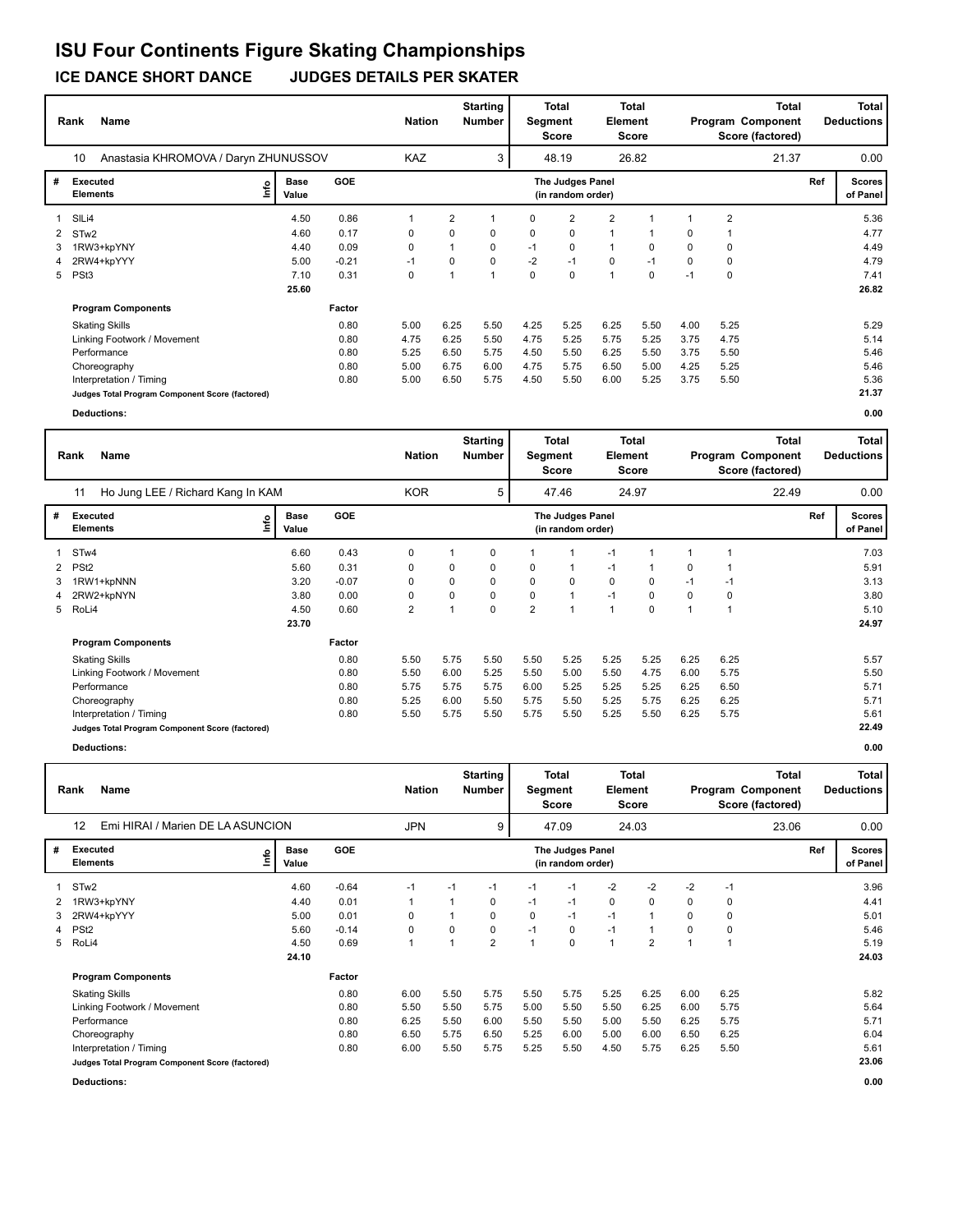| <b>Name</b><br>Rank |                                                 |                      |            | <b>Nation</b> |      | <b>Starting</b><br><b>Number</b> | <b>Total</b><br><b>Segment</b><br>Score |                                              | <b>Total</b><br><b>Element</b><br><b>Score</b> |       | Program Component |                | <b>Total</b><br>Score (factored) |     | <b>Total</b><br><b>Deductions</b> |
|---------------------|-------------------------------------------------|----------------------|------------|---------------|------|----------------------------------|-----------------------------------------|----------------------------------------------|------------------------------------------------|-------|-------------------|----------------|----------------------------------|-----|-----------------------------------|
|                     | 13<br>Rebeka KIM / Kirill MINOV                 |                      |            | <b>KOR</b>    |      | 10                               |                                         | 44.69                                        |                                                | 23.61 |                   |                | 23.08                            |     | $-2.00$                           |
| #                   | Executed<br>Info<br><b>Elements</b>             | <b>Base</b><br>Value | <b>GOE</b> |               |      |                                  |                                         | <b>The Judges Panel</b><br>(in random order) |                                                |       |                   |                |                                  | Ref | <b>Scores</b><br>of Panel         |
| 1                   | RoLi4                                           | 4.50                 | 0.26       | 0             |      |                                  | $-1$                                    | 0                                            | 0                                              |       |                   | 0              |                                  |     | 4.76                              |
|                     | 2 STw4                                          | 6.60                 | 0.43       | $\mathbf{1}$  |      |                                  | 0                                       | $\mathbf{1}$                                 | 0                                              |       | 0                 | $\overline{2}$ |                                  |     | 7.03                              |
| 3                   | 1RW2+kpYNN                                      | 3.80                 | 0.09       | 0             |      | 0                                | $-1$                                    | 0                                            | 0                                              | 0     | 0                 |                |                                  |     | 3.89                              |
| 4                   | 2RW3+kpNYY                                      | 4.40                 | $-0.07$    | 0             | 1    | 0                                | $-2$                                    | $\mathbf 0$                                  | $\mathbf 0$                                    | 0     | $-1$              | 0              |                                  |     | 4.33                              |
|                     | 5 PSt2                                          | 5.60                 | $-2.00$    | 0             | $-2$ | $-1$                             | $-3$                                    | $-3$                                         | $-2$                                           | $-3$  | $-3$              | 0              |                                  |     | 3.60                              |
|                     |                                                 | 24.90                |            |               |      |                                  |                                         |                                              |                                                |       |                   |                |                                  |     | 23.61                             |
|                     | <b>Program Components</b>                       |                      | Factor     |               |      |                                  |                                         |                                              |                                                |       |                   |                |                                  |     |                                   |
|                     | <b>Skating Skills</b>                           |                      | 0.80       | 6.00          | 5.50 | 5.25                             | 4.50                                    | 6.25                                         | 5.50                                           | 6.00  | 5.75              | 6.50           |                                  |     | 5.75                              |
|                     | Linking Footwork / Movement                     |                      | 0.80       | 6.00          | 5.50 | 5.00                             | 5.00                                    | 6.25                                         | 5.25                                           | 5.75  | 5.75              | 6.25           |                                  |     | 5.64                              |
|                     | Performance                                     |                      | 0.80       | 6.50          | 5.00 | 5.25                             | 4.50                                    | 6.25                                         | 5.75                                           | 5.75  | 5.50              | 6.50           |                                  |     | 5.71                              |
|                     | Choreography                                    |                      | 0.80       | 6.25          | 5.75 | 5.50                             | 5.00                                    | 6.50                                         | 6.00                                           | 6.25  | 6.00              | 6.25           |                                  |     | 6.00                              |
|                     | Interpretation / Timing                         |                      | 0.80       | 6.25          | 5.25 | 5.00                             | 5.25                                    | 6.25                                         | 5.50                                           | 6.00  | 5.75              | 6.25           |                                  |     | 5.75                              |
|                     | Judges Total Program Component Score (factored) |                      |            |               |      |                                  |                                         |                                              |                                                |       |                   |                |                                  |     | 23.08                             |
|                     | <b>Deductions:</b>                              | Falls:               | $-2.00$    |               |      |                                  |                                         |                                              |                                                |       |                   |                |                                  |     | $-2.00$                           |

|   | Name<br>Rank                                    |                      |            | <b>Nation</b> |      | <b>Starting</b><br><b>Number</b> | <b>Total</b><br>Segment<br><b>Score</b> |                                       | <b>Total</b><br>Element<br>Score |       | <b>Total</b><br>Program Component<br>Score (factored) |      |       |     | Total<br><b>Deductions</b> |
|---|-------------------------------------------------|----------------------|------------|---------------|------|----------------------------------|-----------------------------------------|---------------------------------------|----------------------------------|-------|-------------------------------------------------------|------|-------|-----|----------------------------|
|   | Yiyi ZHANG / Nan WU<br>14                       |                      |            | <b>CHN</b>    |      | 2                                |                                         | 42.01                                 |                                  | 23.30 |                                                       |      | 19.71 |     | $-1.00$                    |
| # | Executed<br>lnfo<br><b>Elements</b>             | <b>Base</b><br>Value | <b>GOE</b> |               |      |                                  |                                         | The Judges Panel<br>(in random order) |                                  |       |                                                       |      |       | Ref | <b>Scores</b><br>of Panel  |
|   | 1RW1+kpNNN                                      | 3.20                 | 0.09       | 0             |      | $\Omega$                         |                                         | $-1$                                  | 0                                | 0     | 0                                                     | 0    |       |     | 3.29                       |
| 2 | 2RW3+kpYTY                                      | 4.40                 | $-0.07$    | $-1$          | 0    | $\Omega$                         | 0                                       | $-1$                                  | $\mathbf 0$                      | 0     | $\Omega$                                              | 0    |       |     | 4.33                       |
| 3 | STw4                                            | 6.60                 | $-0.36$    | $-1$          |      | $-1$                             | 0                                       | $-1$                                  | $-1$                             | $-1$  | $-1$                                                  | 0    |       |     | 6.24                       |
| 4 | PS <sub>t2</sub>                                | 5.60                 | $-1.00$    | $-1$          | $-1$ | 0                                | $-1$                                    | $-2$                                  | $-1$                             | $-1$  | $-1$                                                  | $-1$ |       |     | 4.60                       |
| 5 | RoLi4                                           | 4.50                 | 0.34       | 1             | 1    | $\mathbf 0$                      | $\mathbf 0$                             | $\pmb{0}$                             | $\mathbf{1}$                     | 1     | 0                                                     | 1    |       |     | 4.84                       |
|   |                                                 | 24.30                |            |               |      |                                  |                                         |                                       |                                  |       |                                                       |      |       |     | 23.30                      |
|   | <b>Program Components</b>                       |                      | Factor     |               |      |                                  |                                         |                                       |                                  |       |                                                       |      |       |     |                            |
|   | <b>Skating Skills</b>                           |                      | 0.80       | 5.75          | 5.25 | 6.00                             | 4.00                                    | 4.25                                  | 4.75                             | 5.50  | 4.75                                                  | 5.25 |       |     | 5.07                       |
|   | Linking Footwork / Movement                     |                      | 0.80       | 5.25          | 4.50 | 5.75                             | 4.25                                    | 4.50                                  | 4.50                             | 5.25  | 3.75                                                  | 4.50 |       |     | 4.68                       |
|   | Performance                                     |                      | 0.80       | 5.75          | 5.00 | 5.75                             | 4.00                                    | 4.00                                  | 4.50                             | 4.75  | 4.50                                                  | 5.00 |       |     | 4.79                       |
|   | Choreography                                    |                      | 0.80       | 5.50          | 5.50 | 6.00                             | 3.75                                    | 4.75                                  | 5.00                             | 5.50  | 4.75                                                  | 5.50 |       |     | 5.21                       |
|   | Interpretation / Timing                         |                      | 0.80       | 5.25          | 5.25 | 6.00                             | 4.00                                    | 4.75                                  | 4.75                             | 4.75  | 4.25                                                  | 5.25 |       |     | 4.89                       |
|   | Judges Total Program Component Score (factored) |                      |            |               |      |                                  |                                         |                                       |                                  |       |                                                       |      |       |     | 19.71                      |
|   | <b>Deductions:</b>                              | Falls:               | $-1.00$    |               |      |                                  |                                         |                                       |                                  |       |                                                       |      |       |     | $-1.00$                    |

|   | Name<br>Rank                                    |                              | <b>Nation</b> |            | <b>Starting</b><br>Number | Total<br>Segment<br>Score |      | Total<br>Element<br><b>Score</b>      |      |       |      | <b>Total</b><br>Program Component<br>Score (factored) |       | <b>Total</b><br><b>Deductions</b> |                           |
|---|-------------------------------------------------|------------------------------|---------------|------------|---------------------------|---------------------------|------|---------------------------------------|------|-------|------|-------------------------------------------------------|-------|-----------------------------------|---------------------------|
|   | Xibei LI / Guangyao XIANG<br>15                 |                              |               | <b>CHN</b> |                           | 4                         |      | 39.64                                 |      | 21.19 |      |                                                       | 18.45 |                                   | 0.00                      |
| # | <b>Executed</b><br><b>Elements</b>              | <b>Base</b><br>١nfo<br>Value | GOE           |            |                           |                           |      | The Judges Panel<br>(in random order) |      |       |      |                                                       |       | Ref                               | <b>Scores</b><br>of Panel |
|   | 1RW1+kpTNN                                      | 3.20                         | $-0.21$       | $-1$       | 0                         | $-1$                      | 0    | 0                                     | $-1$ | $-1$  | 0    | 0                                                     |       |                                   | 2.99                      |
| 2 | 2RW3+kpNYY                                      | 4.40                         | $-0.43$       | $-1$       | $-1$                      | $-1$                      | $-1$ | 0                                     | $-2$ | $-1$  | 0    | $-1$                                                  |       |                                   | 3.97                      |
| 3 | STw3                                            | 5.60                         | $-0.64$       | $-2$       | $-1$                      | $-2$                      | $-1$ | 0                                     | $-2$ | $-1$  | $-1$ | $-1$                                                  |       |                                   | 4.96                      |
| 4 | PSt <sub>2</sub>                                | 5.60                         | $-0.86$       | $-1$       | $-1$                      | $-2$                      | 0    | 0                                     | $-2$ | 0     | $-1$ | $-1$                                                  |       |                                   | 4.74                      |
| 5 | RoLi4                                           | 4.50                         | 0.03          | 0          | 0                         | 1                         | $-1$ | 1                                     | $-1$ | 0     | $-1$ |                                                       |       |                                   | 4.53                      |
|   |                                                 | 23.30                        |               |            |                           |                           |      |                                       |      |       |      |                                                       |       |                                   | 21.19                     |
|   | <b>Program Components</b>                       |                              | Factor        |            |                           |                           |      |                                       |      |       |      |                                                       |       |                                   |                           |
|   | <b>Skating Skills</b>                           |                              | 0.80          | 4.25       | 5.00                      | 5.00                      | 4.25 | 5.50                                  | 4.00 | 5.00  | 4.50 | 4.75                                                  |       |                                   | 4.68                      |
|   | Linking Footwork / Movement                     |                              | 0.80          | 4.00       | 5.00                      | 4.50                      | 4.00 | 5.00                                  | 4.00 | 4.50  | 4.25 | 4.50                                                  |       |                                   | 4.39                      |
|   | Performance                                     |                              | 0.80          | 4.25       | 5.50                      | 5.25                      | 4.75 | 5.25                                  | 4.25 | 5.00  | 3.75 | 4.50                                                  |       |                                   | 4.75                      |
|   | Choreography                                    |                              | 0.80          | 4.50       | 5.50                      | 4.75                      | 4.25 | 5.50                                  | 4.25 | 5.00  | 4.00 | 4.75                                                  |       |                                   | 4.71                      |
|   | Interpretation / Timing                         |                              | 0.80          | 4.00       | 5.25                      | 4.50                      | 4.25 | 5.25                                  | 4.50 | 4.75  | 3.75 | 4.50                                                  |       |                                   | 4.54                      |
|   | Judges Total Program Component Score (factored) |                              |               |            |                           |                           |      |                                       |      |       |      |                                                       |       |                                   | 18.45                     |

**Deductions: 0.00**